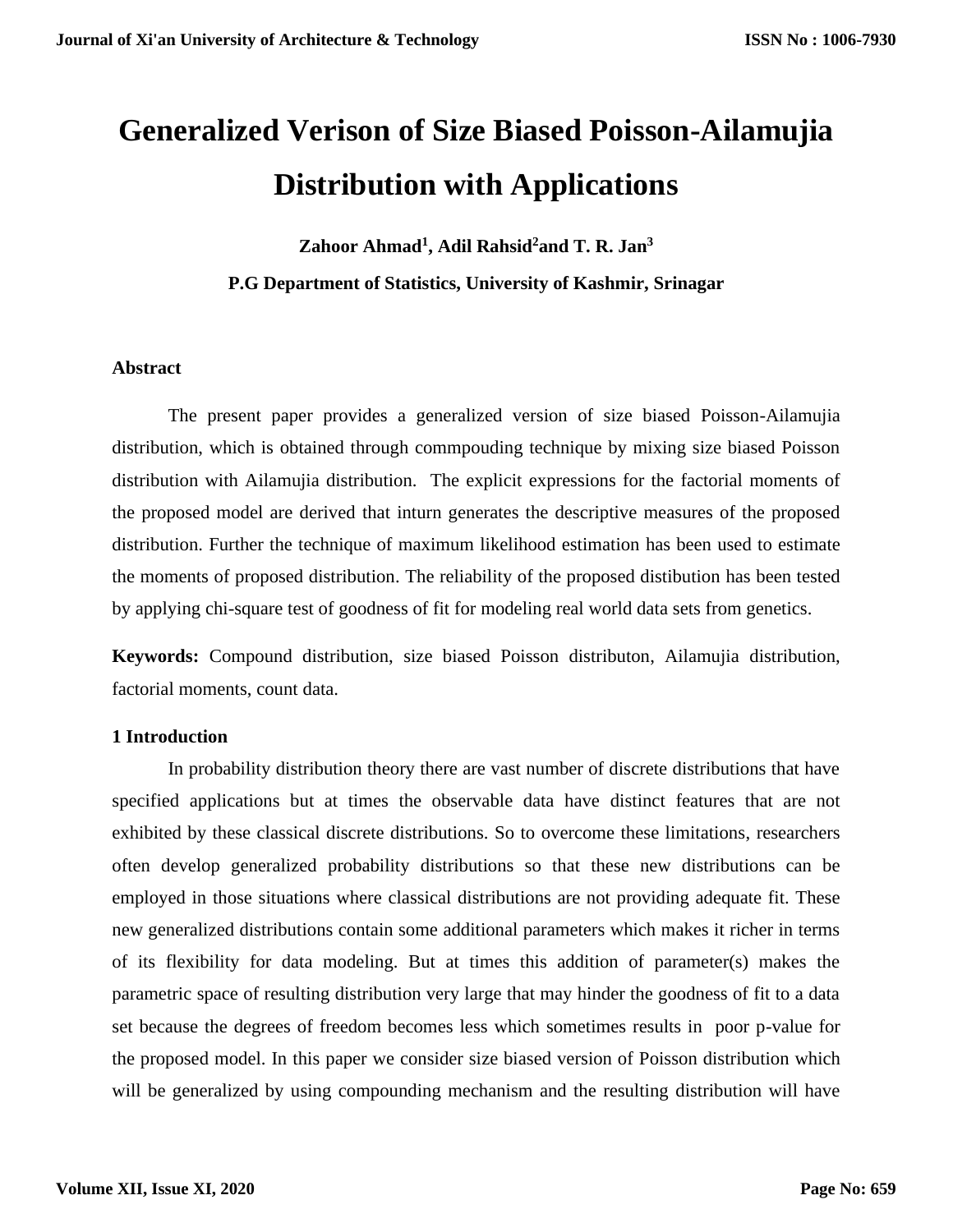only one unknown parameter. Sankaran (1970) obtained a compound of Poisson distribution with that of Lindley distribution.Zamani and Ismail (2010) constructed a new compound distribution by compounding negative binomial with one parameter Lindley distribution.Aryuen and Bodhisuwan (2013) proposed a generalization of negative binomial distribution by compounding negative binomial distribution with exponential distribution.Adil and Jan (2014) explored a mixture of generalized negative binomial distribution with that of generalized exponential distribution**.** Recently Dey and Kumar (2017) provided an extension of generalized exponential distribution with applications in Ozone data**.** Some new compound distributions were obtained in the recent past by the numerous researchers for instance,Adil et.al (2018) obtained a new lifetime distribution to address issues related to lifetime of series system.

The present paper is organized as follows: In section (2), we present material and methods needed for the construction of proposed distribution. Factorial moments are mentioned in section (2). The parameter estimation by means of MLE has been discussed in section (3). Finally, real application and conclusion about new findings are respectively given in section (4) and  $(5)$ 

#### **2 Materials and Methods**

Size biased Poisson distribution is defined by the probability mass function (p.m.f) given by  
\n
$$
p_1(x) = \frac{e^{-\lambda} \lambda^{x-1}}{(x-1)!}, \quad where \quad x = 1, 2, ..., \lambda > 0
$$
\n(1)

The parameter  $\lambda$  in (1) is itself a random variable having Ailamujia distribution with probability msity function (pdf) given by<br>  $(X = x, \alpha) = 4x\alpha^2 e^{-2\alpha x}$ ,  $x \ge 0, \alpha > 0.$  (2) lensity function (pdf) given by<br>  $f_1(X = x, \alpha) = 4x\alpha^2 e^{-2\alpha x}$  ,  $x \ge 0, \alpha > 0$ . y function (pdf) given by<br>  $= x, \alpha$ ) =  $4x\alpha^2 e^{-2\alpha x}$ ,  $x \ge 0, \alpha > 0$ .

density function (pdf) given by  
\n
$$
f_1(X = x, \alpha) = 4x\alpha^2 e^{-2\alpha x}
$$
,  $x \ge 0, \alpha > 0.$  (2)

Ailamujia distribution was developed by Lv.et.al (2002) for several engineering application. Usually the parameter  $\lambda$  in size biased Poisson distribution is fixed constant but here we have considered a problem in which the parameter  $\lambda$  is itself a random variable following Ailamujia distribution with  $p.d.f(2)$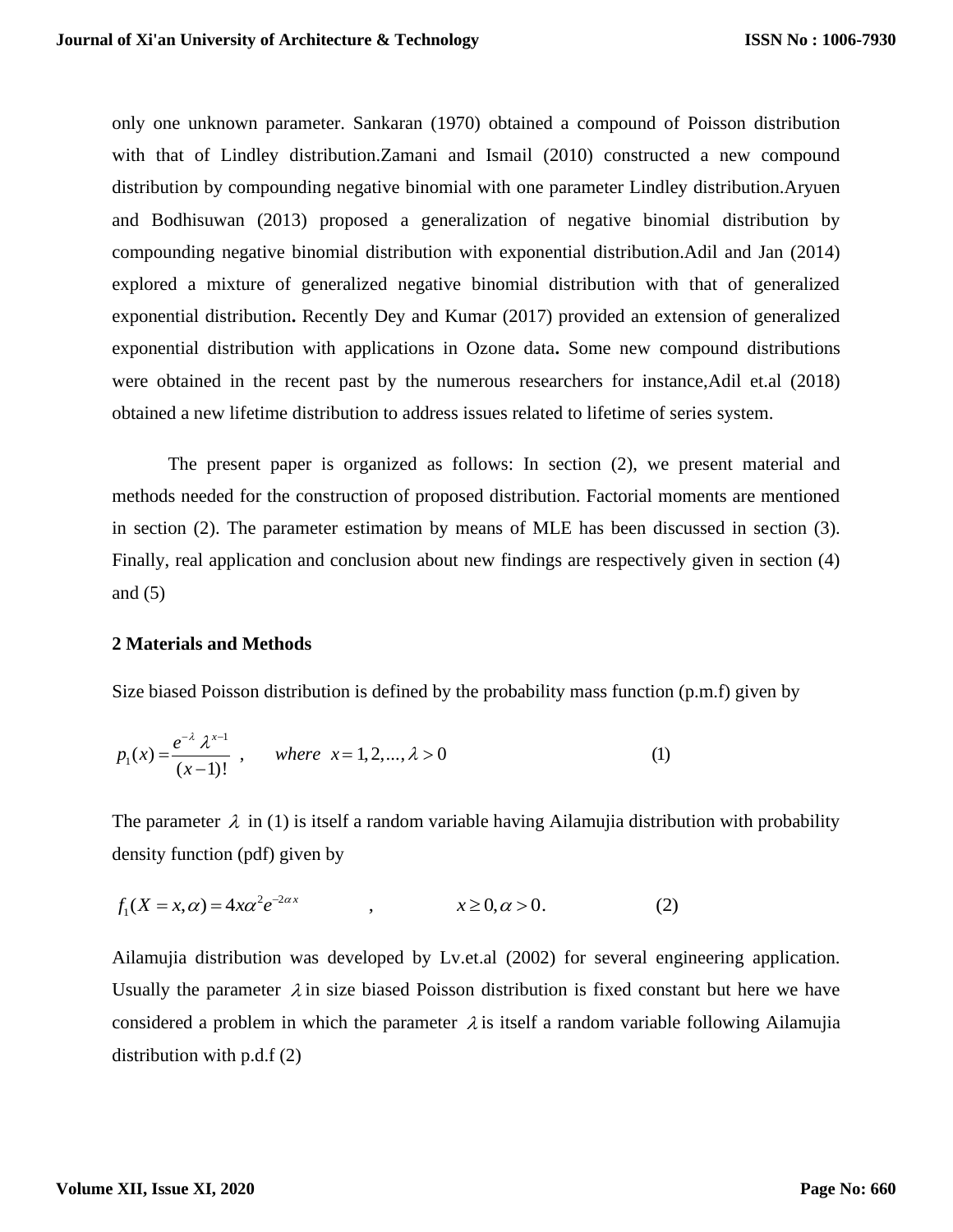#### *2.1 Definition of proposed model*

If  $X | \lambda$  follows size biased Poisson distribution symbolized as SP(X| $\lambda$ ) where  $\lambda$  is itself a random variable following Ailamujia distribution then determining the distribution that results from marginalizing over  $\lambda$  will be known as a compound of size biased Poisson distribution with that of Ailamujia distribution denoted  $S$  *PAD* $(\lambda, \alpha)$ . It may be noted here that proposed model will be a discrete since the parent distribution is discrete.

**Theorem 1:** The probability mass function of a compound of size biased Poisson Ailamujia distribution is

$$
f_{PAD}(X = \alpha) = \frac{4\alpha^2 x}{(1 + 2\alpha)^{x+1}}, \quad x = 1, 2, \dots, \alpha \ge 0.
$$

**Proof**: Using the definition (1.2), the p.m.f of a compound of  $P(\lambda)$  with  $AD(\alpha)$ 

can be obtained as

$$
f_{SPAD}(X; \alpha) = \int_{0}^{\infty} p_1(x | \lambda) f_1(x, \lambda) d\lambda
$$
  

$$
f_{SPAD}(X; \alpha) = \int_{0}^{\infty} \frac{e^{-\lambda} \lambda^{x-1}}{(x-1)!} 4\lambda \alpha^2 e^{-2\alpha \lambda} d\lambda
$$
  

$$
f_{SPAD}(X; \alpha) = \frac{4\alpha^2}{(x-1)!} \int_{0}^{\infty} e^{-(1+2\alpha)\lambda} \lambda^x d\lambda
$$
  

$$
f_{SPAD}(X; \alpha) = \frac{4\alpha^2 x}{(1+2\alpha)^{x+1}}, \quad x = 1, 2, ..., \alpha \ge 0.
$$
 (3)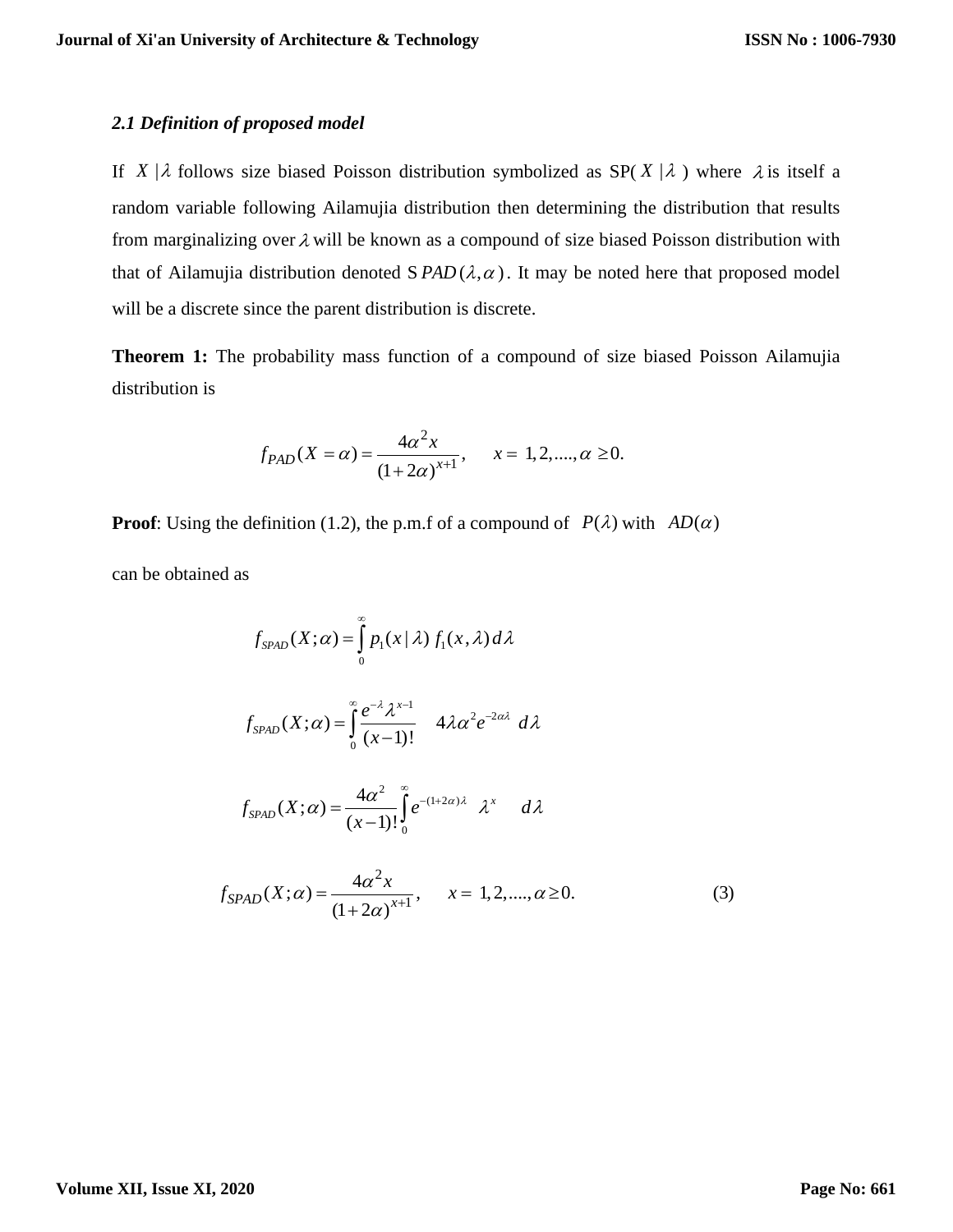

# **3 Factorial moments of proposed model**

Here we shall obtain factorial moments of the proposed model that will lead us to obtain some descriptive measures like mean, variance, standard deviation etc.

**Theorem 2**: The r<sup>th</sup> order factorial moments of proposed model is given by

$$
\mu_{[r]}(x) = 4\alpha^2 \left[ \frac{r\Gamma(r+1)}{(2\alpha)^{r+1}} + \frac{\Gamma(r+2)}{(2\alpha)^{r+2}} \right]
$$

**Proof:** The factorial moment of the proposed model can be obtained from the following definition  $\mu_{[r]}(x) = E_{\lambda}[m_r(X | \lambda)]$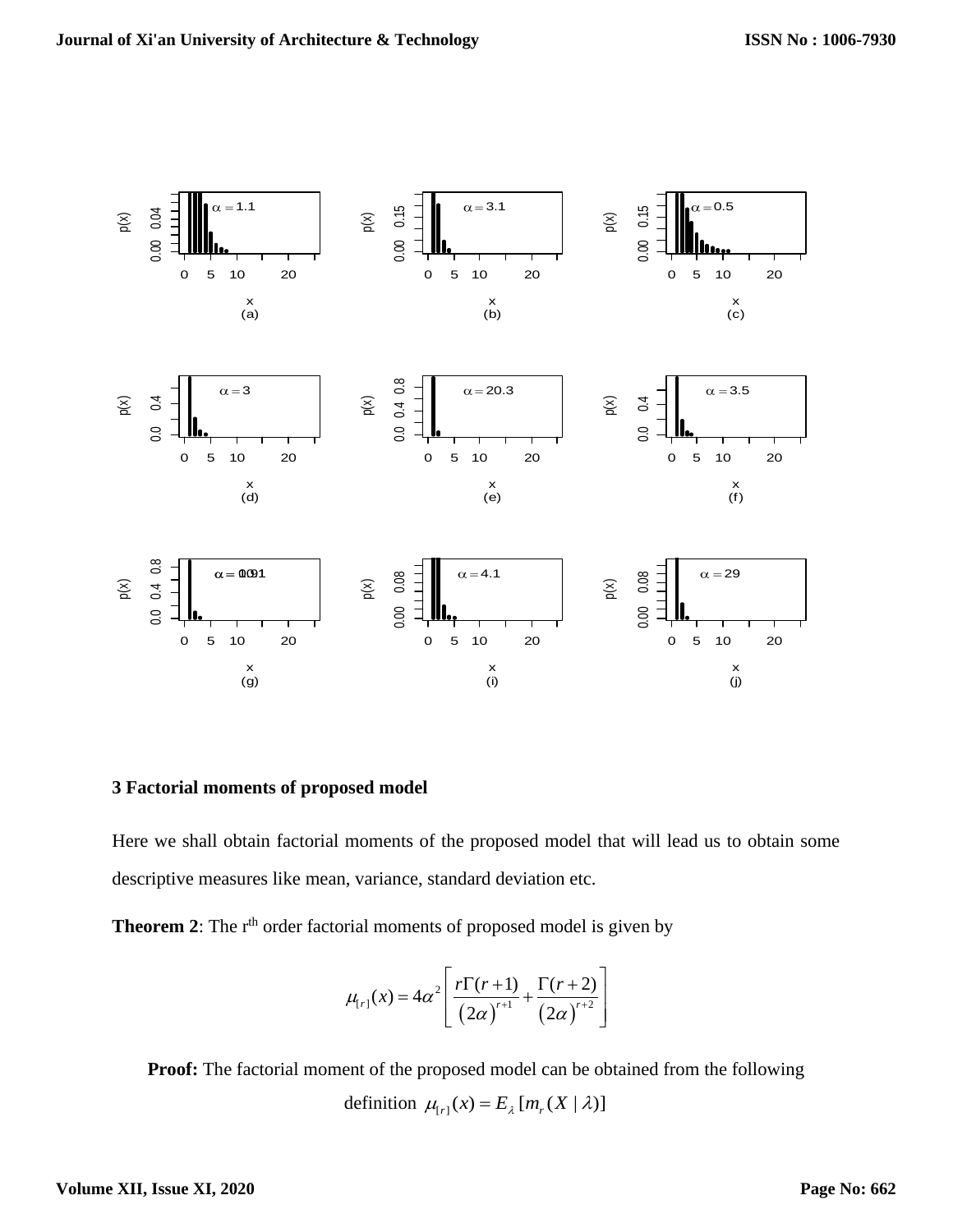where  $m_r(X | \lambda)$  is the *r*<sup>th</sup>orderfactorial moments of size biased Poisson distribution which can be obtained as

$$
m_r(X | \lambda) = E\left[X^{(r)}\right]
$$

$$
= \sum_{x=1}^{\infty} x^{(r)} e^{-\lambda} \frac{\lambda^{x-1}}{(x-1)!}
$$

$$
= e^{-\lambda} \lambda^{r-1} (\lambda e^{\lambda} + re^{\lambda})
$$

$$
= \lambda^{r-1} (\lambda + r) \text{ for } r = 1, 2, ...
$$

Therefore one obtains the factorial moments of a size biased Poisson-Ailamujia distribution, if we let  $\lambda$  as Ailamujiavariate

$$
\mu_{r}(\mathbf{x}) = E_{\lambda} \left[ \lambda^{r-1} (\lambda + r) \right]
$$

$$
\mu_{r}(\mathbf{x}) = 4\alpha^2 \int_0^{\infty} \lambda^r (\lambda + r) e^{-2\alpha \lambda} d\lambda
$$

$$
\mu_{r}(\mathbf{x}) = 4\alpha^2 \left[ \frac{r \Gamma(r+1)}{\left(2\alpha\right)^{r+1}} + \frac{\Gamma(r+2)}{\left(2\alpha\right)^{r+2}} \right]
$$

 $(2\alpha)^{n+1}$   $(2\alpha)^n$ 

For *r*=1, we get the mean of proposed distribution

$$
\mu_{[1]}(x) = 4\alpha^2 \left[ \frac{\Gamma(2)}{(2\alpha)^2} + \frac{\Gamma(3)}{(2\alpha)^3} \right]
$$

$$
= 4\alpha^2 \left[ \frac{2\alpha + 2}{(2\alpha)^3} \right]
$$

$$
= \frac{\alpha + 1}{\alpha} = \mu'_1
$$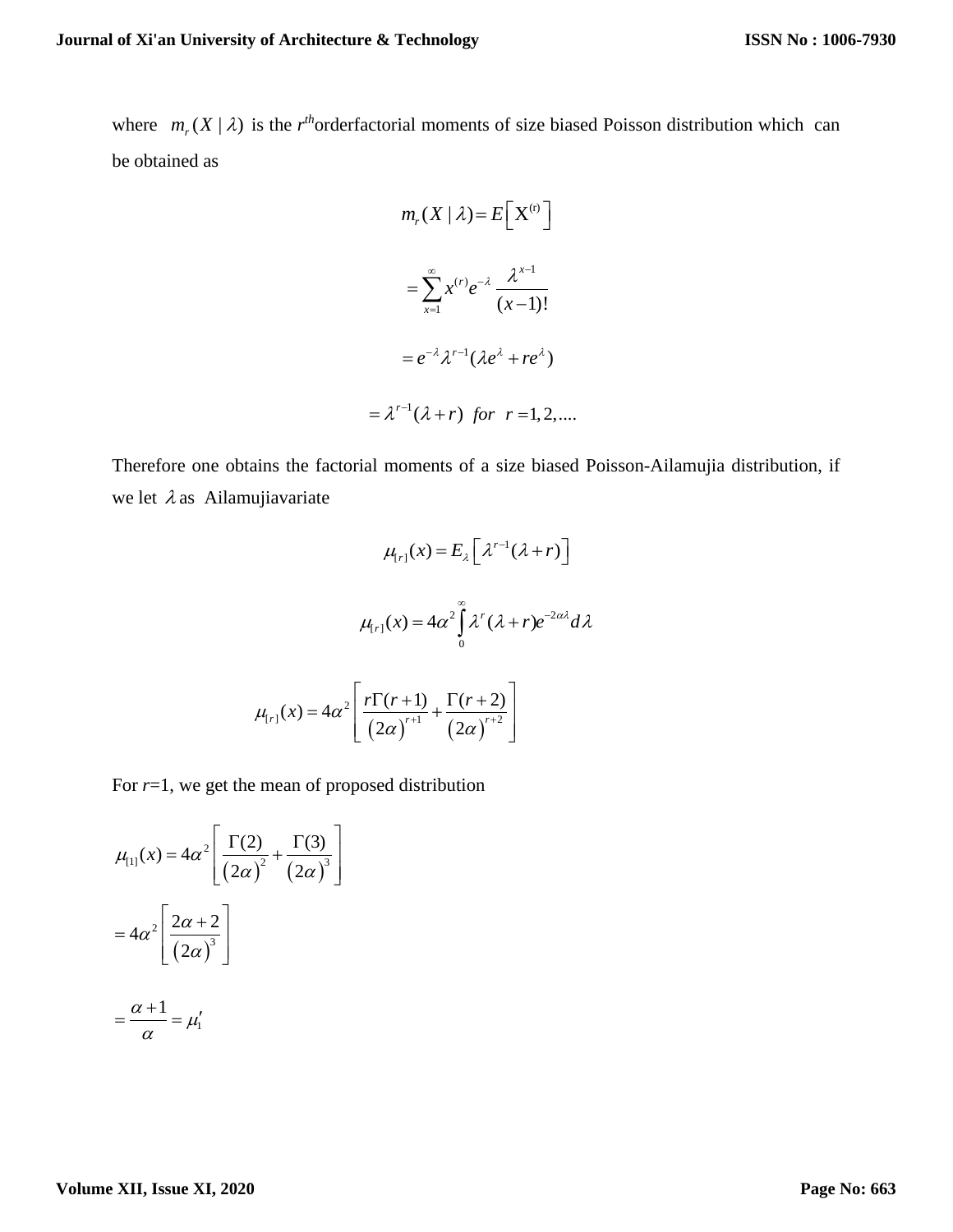$$
\mu_{[2]}(x) = 4\alpha^2 \left[ \frac{8\alpha + 6}{(2\alpha)^4} \right]
$$
  
\n
$$
\mu_{[2]}(x) = \frac{4\alpha + 3}{2\alpha^2}
$$
  
\n
$$
\mu_{[2]}(x) = \mu'_2 - \mu'_1
$$
  
\n
$$
\mu'_2 = \frac{4\alpha + 3}{2\alpha^2} + \frac{\alpha + 1}{\alpha}
$$
  
\n
$$
\mu'_2 = \frac{2\alpha^2 + 6\alpha + 3}{2\alpha^2}
$$
  
\nVariance = 
$$
\frac{2\alpha^2 + 6\alpha + 3}{2\alpha^2} - \left(\frac{\alpha + 1}{\alpha}\right)^2
$$
  
\n
$$
= \frac{2\alpha^2 + 6\alpha + 3 - 2\alpha^2 - 4\alpha - 2}{2\alpha^2} = \frac{2\alpha + 1}{2\alpha^2}
$$

$$
SD = \frac{\sqrt{2\alpha + 1}}{\alpha\sqrt{2}} = \frac{1}{\alpha}\sqrt{(2\alpha + 1)/2}
$$

Moreover

$$
CV = \sqrt{\frac{2\alpha + 1}{2(\alpha + 1)^2}} \times 100
$$

#### **4 Maximum likelihood Estimation**

The parameter estimation of proposed model via maximum likelihood estimation method requires the log likelihood function of the model. Let  $X_1, X_2, ..., X_n$  are i.i.d variables from *S*  $PAD(\alpha)$  then the log likelihood function of the model is

$$
L=\prod_{i=1}^n P(X=x,\alpha)
$$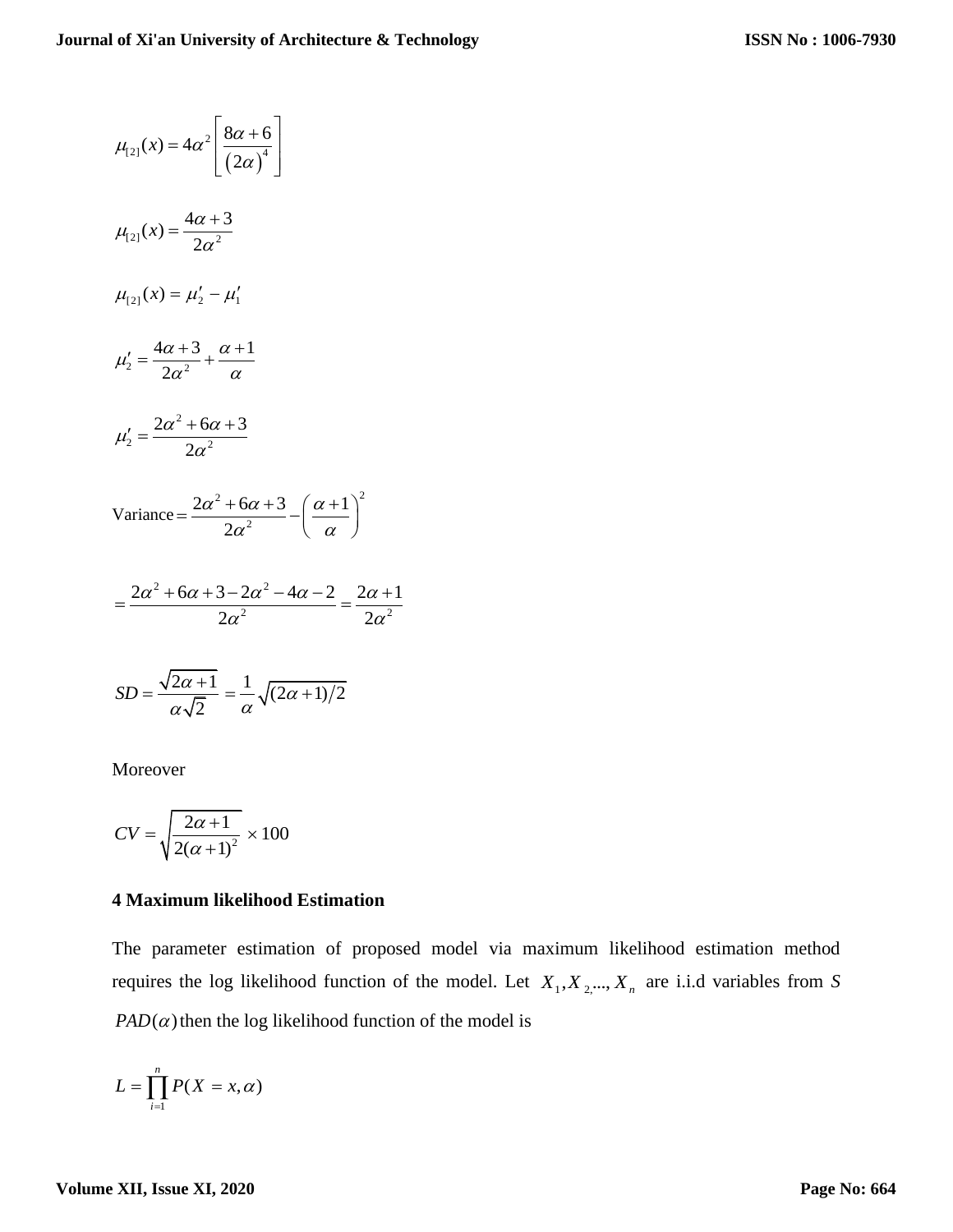$$
L = \prod_{i=1}^{n} \frac{4\alpha^2 x_i}{(1 + 2\alpha)^{x_i + 1}}
$$

$$
L = \frac{(4\alpha^2)^n \prod_{i=1}^{n} x_i}{(1 + 2\alpha)^{\sum_{i=1}^{n} x_i + n}}
$$

$$
L = \frac{1}{(1+2\alpha)^{\sum x_i + n}}
$$
  
log  $L = n \log 4 + 2n \log \alpha + \sum_{i=1}^{n} \log x_i - (\sum_{i=1}^{n} x_i + n) \log(1 + 2\alpha).$ 

$$
\frac{\partial \log L}{\partial \alpha} = \frac{2n}{\alpha} - \frac{2(\sum_{i=1}^{n} x_i + n)}{(1 + 2\alpha)}
$$

For estimating the unknown parameter we set the first order partial derivative equal to zero

$$
\frac{\partial \log L}{\partial \alpha} = \frac{2n}{\alpha} - \frac{2(\sum_{i=1}^{n} x_i + n)}{(1 + 2\alpha)} = 0
$$
. Hence  $\hat{\alpha} = \frac{1}{\overline{x} - 1}$ 

## **5 Applications**

Here we will discuss the potentially of the proposed model by applying it to some reported real life count data sets:

- 1) Data regarding playgroups by Coleman and James(1961)
- 2) Immunogold data by Mathews and Appleton (1993)
- 3) Data regarding number of observed migrants, reported by Singh and Yadav (1971)
- 4) Snowshoe hares captured over 7 days, available in Keith and Meslow (1968)

| Abbreviation    | <b>Meaning</b>                                               |  |  |
|-----------------|--------------------------------------------------------------|--|--|
| <b>SBQPLD</b>   | Size biased quasi Poisson Lindley distribution               |  |  |
| <b>SBNOPLD</b>  | Size biased new quasi Poisson Lindley distribution           |  |  |
| <b>NTPSBPLD</b> | New three parameter size biased Poisson Lindley distribution |  |  |
| <b>SBPAD</b>    | Size biased Poisson Ailamujia distribution                   |  |  |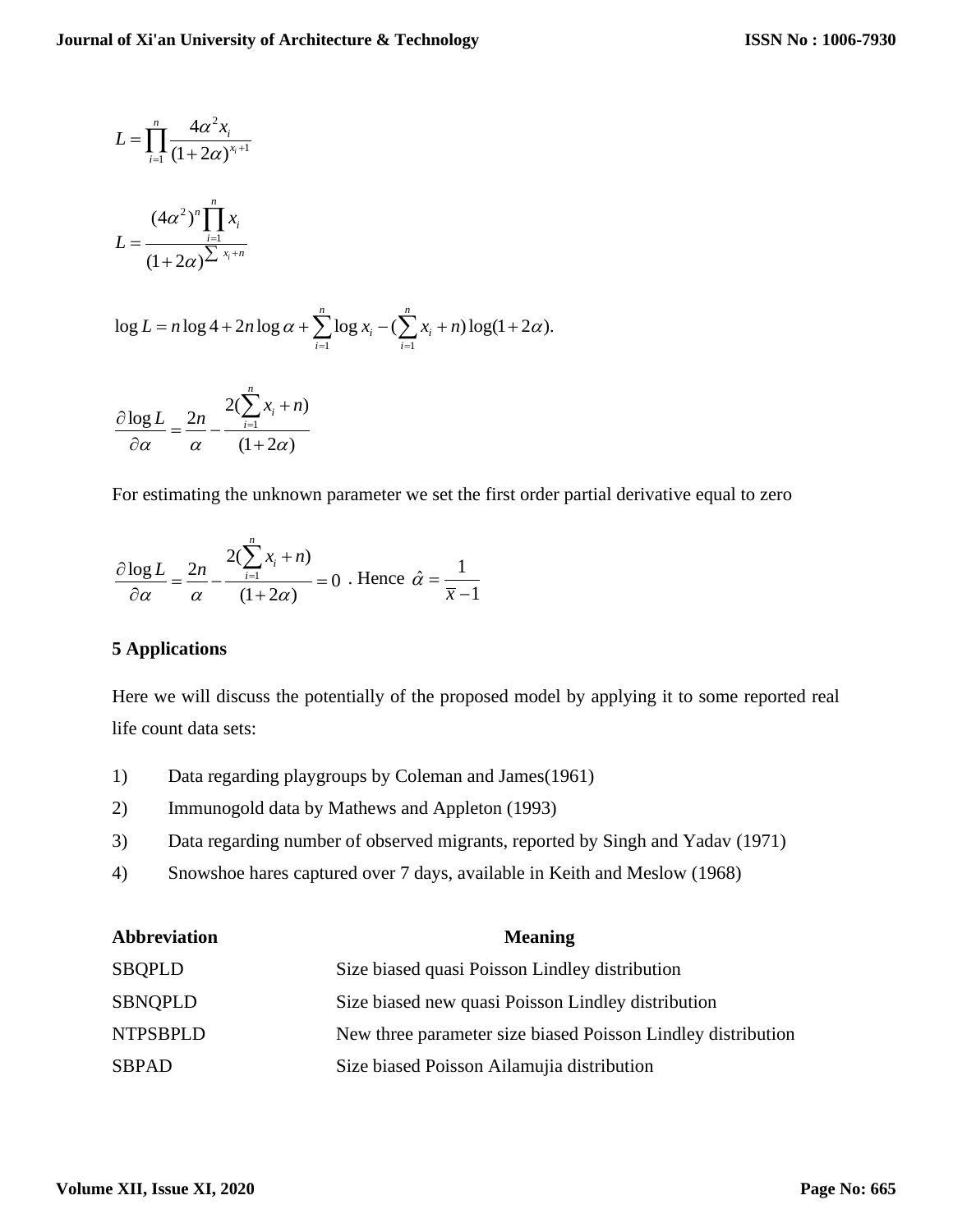| and James (1961)    |                 |                                                 |                                                 |                                                                         |                       |  |
|---------------------|-----------------|-------------------------------------------------|-------------------------------------------------|-------------------------------------------------------------------------|-----------------------|--|
| Group               | <b>Observed</b> | <b>Fitted Distribution</b>                      |                                                 |                                                                         |                       |  |
| <b>Size</b>         | Frequency       | <b>SBQPLD</b>                                   | <b>SBNQPLD</b>                                  | <b>NTPSBPLD</b>                                                         | <b>SBPAD</b>          |  |
| $\mathbf{1}$        | 306             | 304.4                                           | 306.4                                           | 304.4                                                                   | 310.1                 |  |
| $\overline{2}$      | 132             | 137.9                                           | 134.4                                           | 137.9                                                                   | 130.3                 |  |
| 3                   | 47              | 41.3                                            | 41.6                                            | 41.3                                                                    | 42.1                  |  |
| $\overline{4}$      | 10              | 10.3                                            | 11.0                                            | 10.3                                                                    | 11.5                  |  |
| 5                   | $\overline{2}$  | 3.1                                             | 3.6                                             | 3.1                                                                     | 3.0                   |  |
| Total               | 497             | 497                                             | 497                                             | 497                                                                     | 497                   |  |
| <b>ML</b> Estimates |                 | $\hat{\theta} = 5.71$<br>$\hat{\alpha} = -0.06$ | $\hat{\theta} = 4.99$<br>$\hat{\alpha} = 25.69$ | $\hat{\theta} = 5.71$<br>$\hat{\alpha} = -0.07$<br>$\hat{\beta} = 5.81$ | $\hat{\alpha} = 1.88$ |  |
| Chi-square          |                 | 1.19                                            | 1.20                                            | 1.19                                                                    | 1.08                  |  |
| df                  |                 | $\mathbf{1}$                                    | $\mathbf{1}$                                    | $\overline{0}$                                                          | $\overline{2}$        |  |
| P-value             |                 | 0.275                                           | 0.273                                           |                                                                         | 0.580                 |  |

**Table 1: Play groups/eugene, spring, public playground-A, available in Coleman**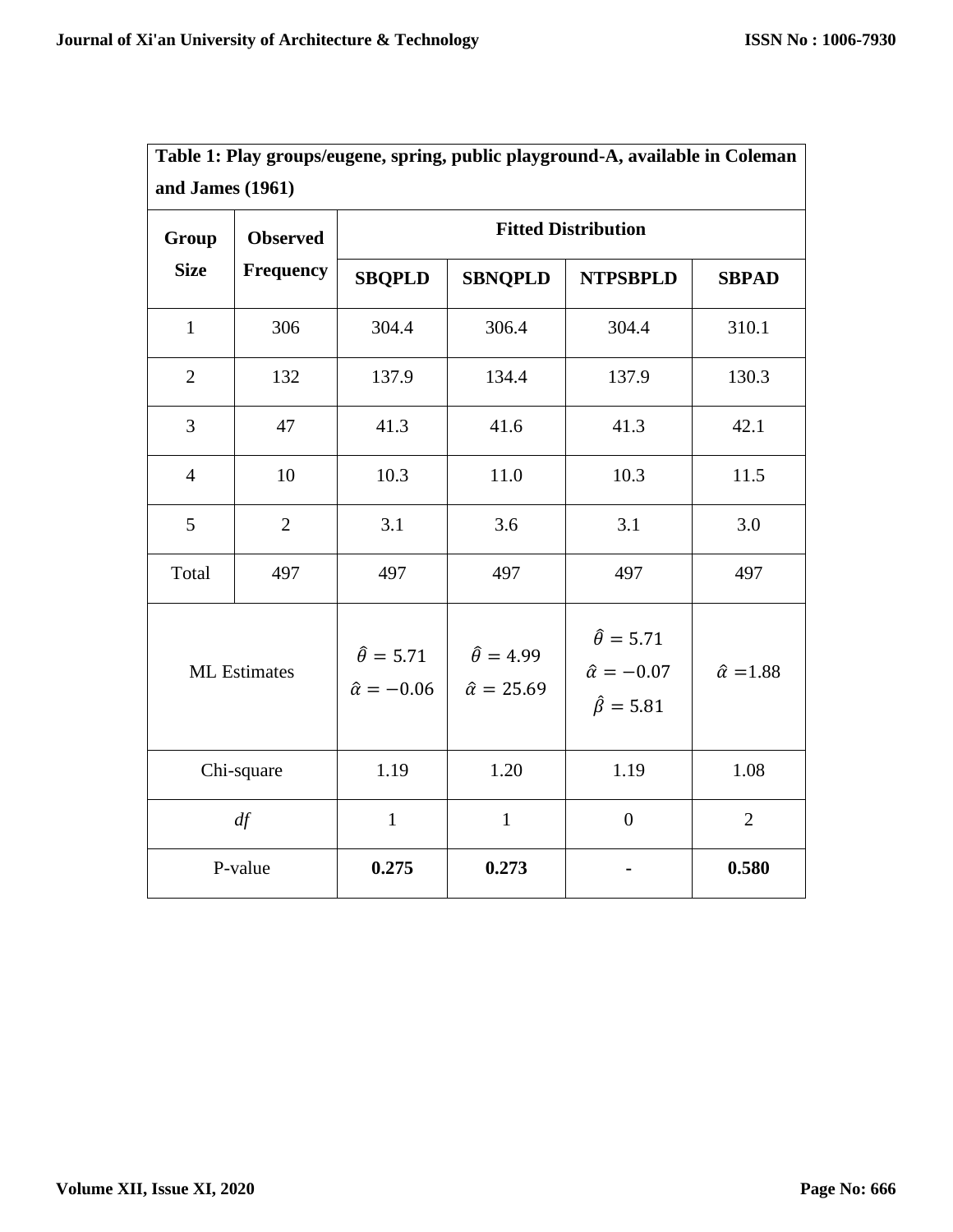| No. of<br>sites<br>with<br>particles | <b>Observed</b><br>Frequency | <b>Fitted Distribution</b>                       |                                                  |                                                                           |                       |  |
|--------------------------------------|------------------------------|--------------------------------------------------|--------------------------------------------------|---------------------------------------------------------------------------|-----------------------|--|
|                                      |                              | <b>SBQPLD</b>                                    | <b>SBNQPLD</b>                                   | <b>NTPSBPLD</b>                                                           | <b>SBPAD</b>          |  |
| $\mathbf{1}$                         | 122                          | 119.2                                            | 119.3                                            | 119.3                                                                     | 119.2                 |  |
| $\overline{2}$                       | 50                           | 53.5                                             | 53.3                                             | 53.3                                                                      | 53.4                  |  |
| $\overline{3}$                       | 18                           | 17.9                                             | 17.8                                             | 17.8                                                                      | 18.0                  |  |
| $\overline{4}$                       | $\overline{4}$               | 5.3                                              | 5.3                                              | 5.3                                                                       | 5.6                   |  |
| 5                                    | $\overline{4}$               | 2.1                                              | 2.3                                              | 2.3                                                                       | 1.8                   |  |
| Total                                | 198                          | 198                                              | 198                                              | 198                                                                       | 198                   |  |
| <b>ML</b> Estimates                  |                              | $\hat{\theta} = 3.75$<br>$\hat{\alpha} = -10.12$ | $\hat{\theta} = 3.47$<br>$\hat{\alpha} = 0.0216$ | $\hat{\theta} = 3.47$<br>$\hat{\alpha} = 1.396$<br>$\hat{\beta} = 0.0001$ | $\hat{\alpha} = 1.73$ |  |
| Chi-square                           |                              | 0.34                                             | 0.28                                             | 0.28                                                                      | 0.46                  |  |
| df                                   |                              | $\mathbf{1}$                                     | $\mathbf{1}$                                     | $\boldsymbol{0}$                                                          | $\overline{2}$        |  |
| P-value                              |                              | 0.559                                            | 0.596                                            |                                                                           | 0.794                 |  |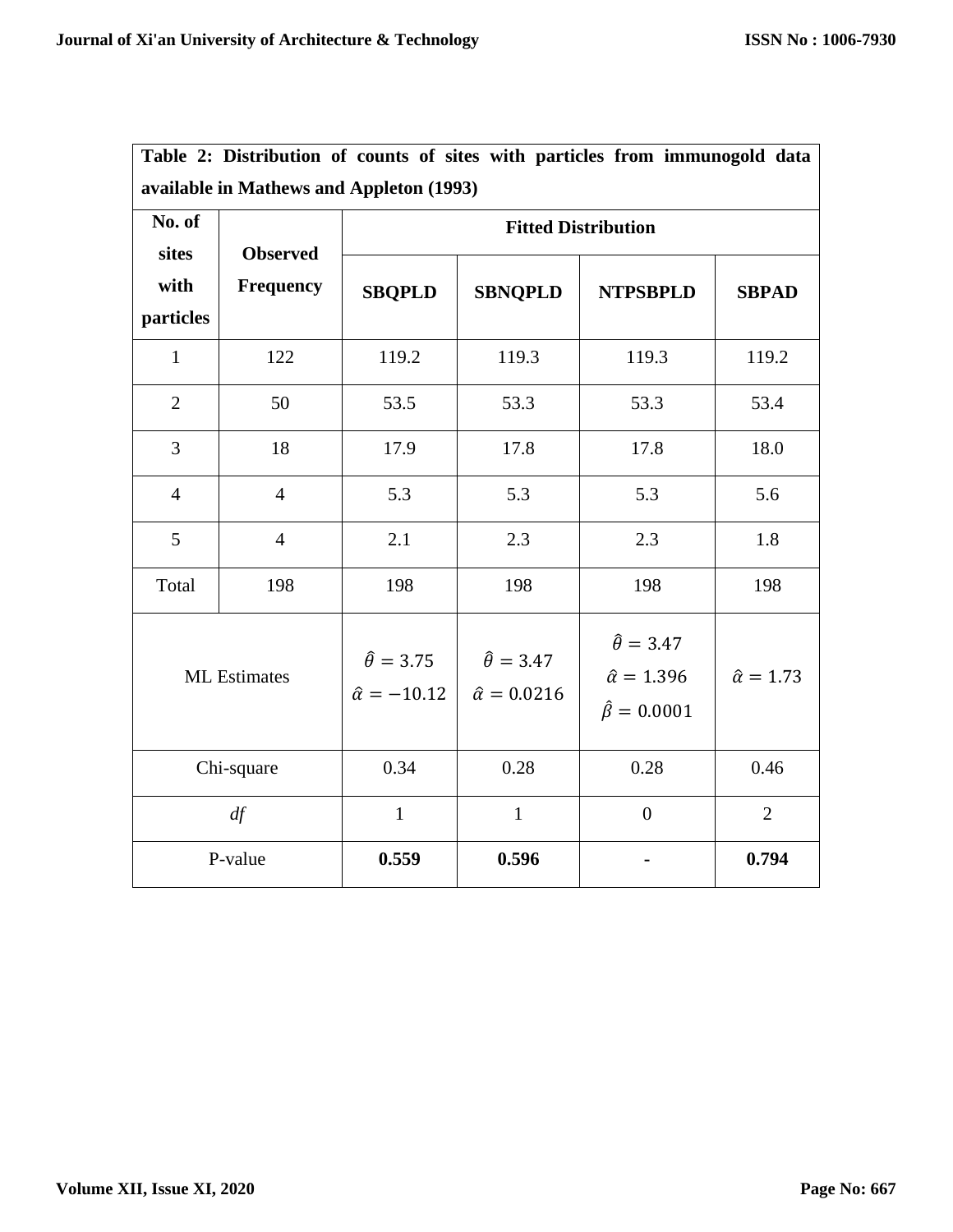|                     | <b>Observed</b> | of observed migrants, reported by Singh and Yadav (1971)<br><b>Fitted Distribution</b> |                                                   |                                                                            |                       |  |
|---------------------|-----------------|----------------------------------------------------------------------------------------|---------------------------------------------------|----------------------------------------------------------------------------|-----------------------|--|
| $\mathbf X$         | Frequency       | <b>SBQPLD</b>                                                                          | <b>SBNQPLD</b>                                    | <b>NTPSBPLD</b>                                                            | <b>SBPAD</b>          |  |
| $\mathbf{1}$        | 375             | 363.3                                                                                  | 363.6                                             | 363.6                                                                      | 363.1                 |  |
| $\overline{2}$      | 143             | 156.5                                                                                  | 156.3                                             | 156.3                                                                      | 156.5                 |  |
| 3                   | 49              | 50.4                                                                                   | 50.4                                              | 50.4                                                                       | 50.6                  |  |
| $\overline{4}$      | 17              | 14.4                                                                                   | 14.4                                              | 14.4                                                                       | 14.4                  |  |
| 5                   | $\overline{2}$  | 3.9                                                                                    | 3.8                                               | 3.8                                                                        | 3.9                   |  |
| 6                   | $\overline{2}$  | 1.0                                                                                    | $1.0\,$                                           | 1.0                                                                        | 1.0                   |  |
| $\overline{7}$      | $\mathbf{1}$    | 0.2                                                                                    | 0.2                                               | 0.2                                                                        | 0.3                   |  |
| 8                   | $\mathbf{1}$    | 0.4                                                                                    | 0.3                                               | 0.3                                                                        | 0.2                   |  |
| Total               | 590             | 590                                                                                    | 590                                               | 590                                                                        | 590                   |  |
| <b>ML</b> Estimates |                 | $\hat{\theta} = 3.83$<br>$\hat{\alpha} = 17.29$                                        | $\hat{\theta} = 3.65$<br>$\hat{\alpha} = 0.00067$ | $\hat{\theta} = 3.65$<br>$\hat{\alpha} = 12.986$<br>$\hat{\beta} = -0.037$ | $\hat{\alpha} = 1.82$ |  |
| Chi-square          |                 | 2.11                                                                                   | 2.08                                              | 2.08                                                                       | 2.07                  |  |
| df                  |                 | $\overline{2}$                                                                         | $\overline{2}$                                    | $\mathbf{1}$                                                               | $\overline{3}$        |  |
| P-value             |                 | 0.348                                                                                  | 0.353                                             | 0.149                                                                      | 0.559                 |  |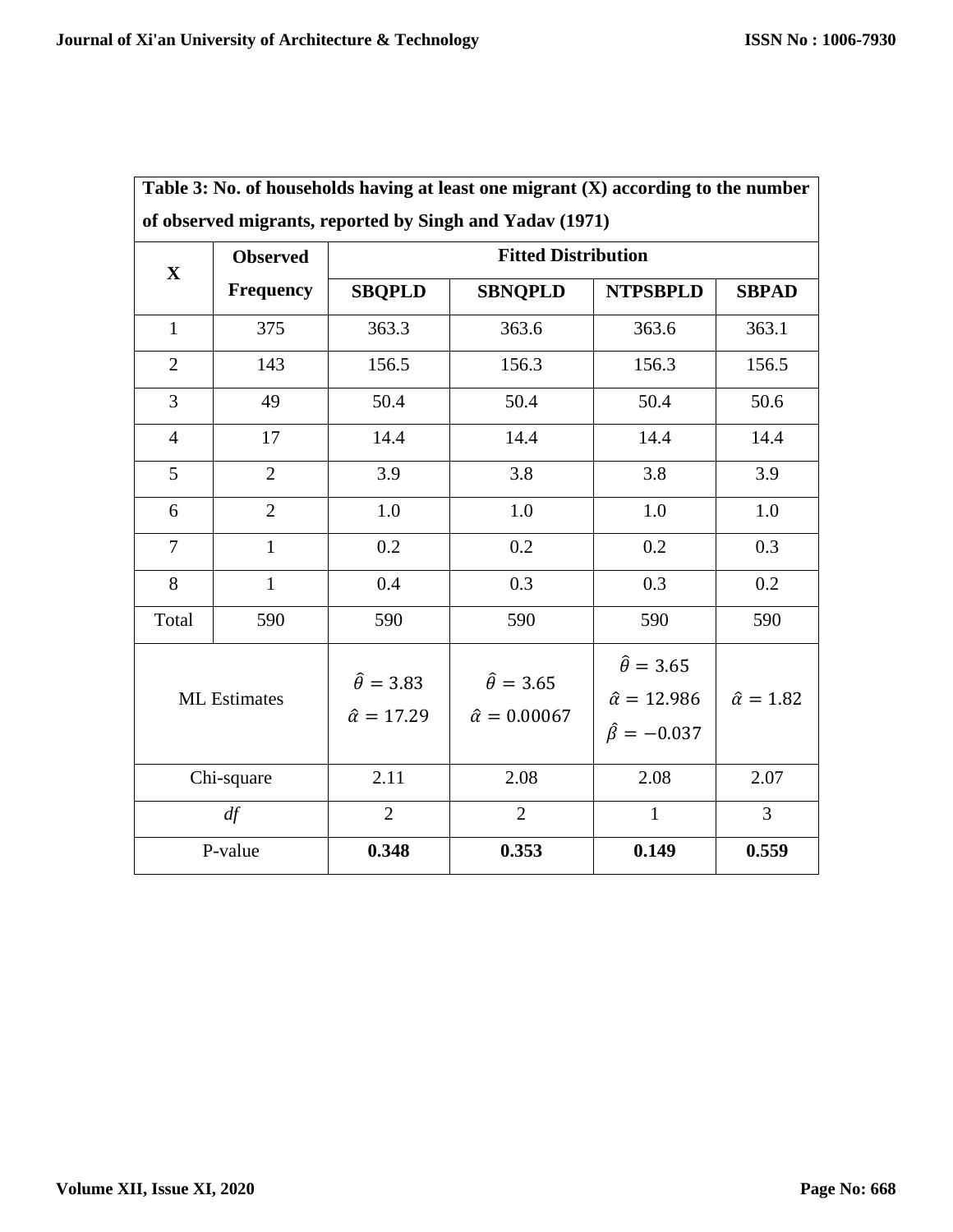r

| Table 4: Distribution of snowshoe hares captured over 7 days, available in Keith<br>and Meslow (1968) |                |                                                 |                                                  |                                                                            |                      |
|-------------------------------------------------------------------------------------------------------|----------------|-------------------------------------------------|--------------------------------------------------|----------------------------------------------------------------------------|----------------------|
|                                                                                                       |                |                                                 |                                                  |                                                                            |                      |
| hares<br>caught                                                                                       | <b>SBQPLD</b>  | <b>SBNQPLD</b>                                  | <b>NTPSBPLD</b>                                  | <b>SBPAD</b>                                                               |                      |
| $\mathbf{1}$                                                                                          | 184            | 177.4                                           | 177.5                                            | 177.5                                                                      | 177.5                |
| $\overline{2}$                                                                                        | 55             | 62.3                                            | 62.2                                             | 62.2                                                                       | 61.9                 |
| $\overline{3}$                                                                                        | 14             | 16.2                                            | 16.2                                             | 16.3                                                                       | 16.4                 |
| $\overline{4}$                                                                                        | $\overline{4}$ | 3.9                                             | 3.8                                              | 3.8                                                                        | 4.1                  |
| 5                                                                                                     | $\overline{4}$ | 1.2                                             | 1.3                                              | 1.2                                                                        | 1.1                  |
| Total                                                                                                 | 261            | 261                                             | 261                                              | 261                                                                        | 261                  |
| <b>ML</b> Estimates                                                                                   |                | $\hat{\theta} = 4.98$<br>$\hat{\alpha} = 14.91$ | $\hat{\theta} = 4.69$<br>$\hat{\alpha} = -0.030$ | $\hat{\theta} = 4.69$<br>$\hat{\alpha} = 12.004$<br>$\hat{\beta} = -0.039$ | $\hat{\alpha} = 2.3$ |
| Chi-square                                                                                            |                | 3.20                                            | 3.19                                             | 0.28                                                                       | 2.87                 |
| df                                                                                                    |                | $\mathbf{1}$                                    | $\mathbf{1}$                                     | $\overline{0}$                                                             | $\overline{2}$       |
| P-value                                                                                               |                | 0.073                                           | 0.074                                            |                                                                            | 0.239                |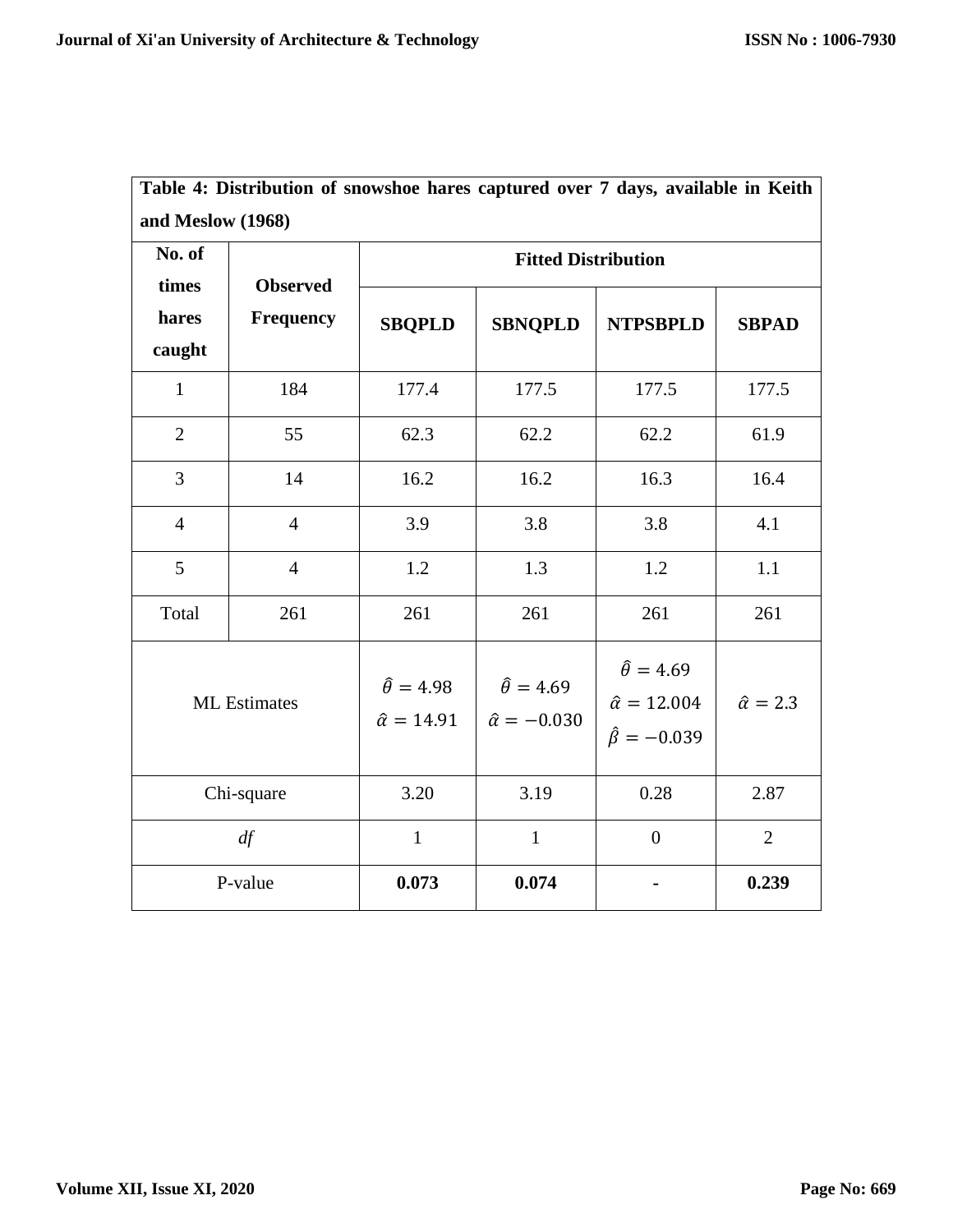

## **6 Conclusion**

The present paper introduced a generalized version of size biased Poisson-Ailamujia distribution, which is stemmed through commpouding technique by composing size biased Poisson distribution with Ailamujia distribution. The exact expressions for the factorial moments of the proposed model are obtained, which inturn generates the descriptive measures of the proposed distribution. Apart from this, the technique of maximum likelihood estimation has been exploited to estimate the moments of proposed distribution. Finally, the application of the new model has been tested on several real life data sets and based on appropriate statistical tests we came to known that that the new model offers a superior fit as compared with other distributions. We hope that our new model will serve as an excellent competatorover various existing models available in statistics literature.